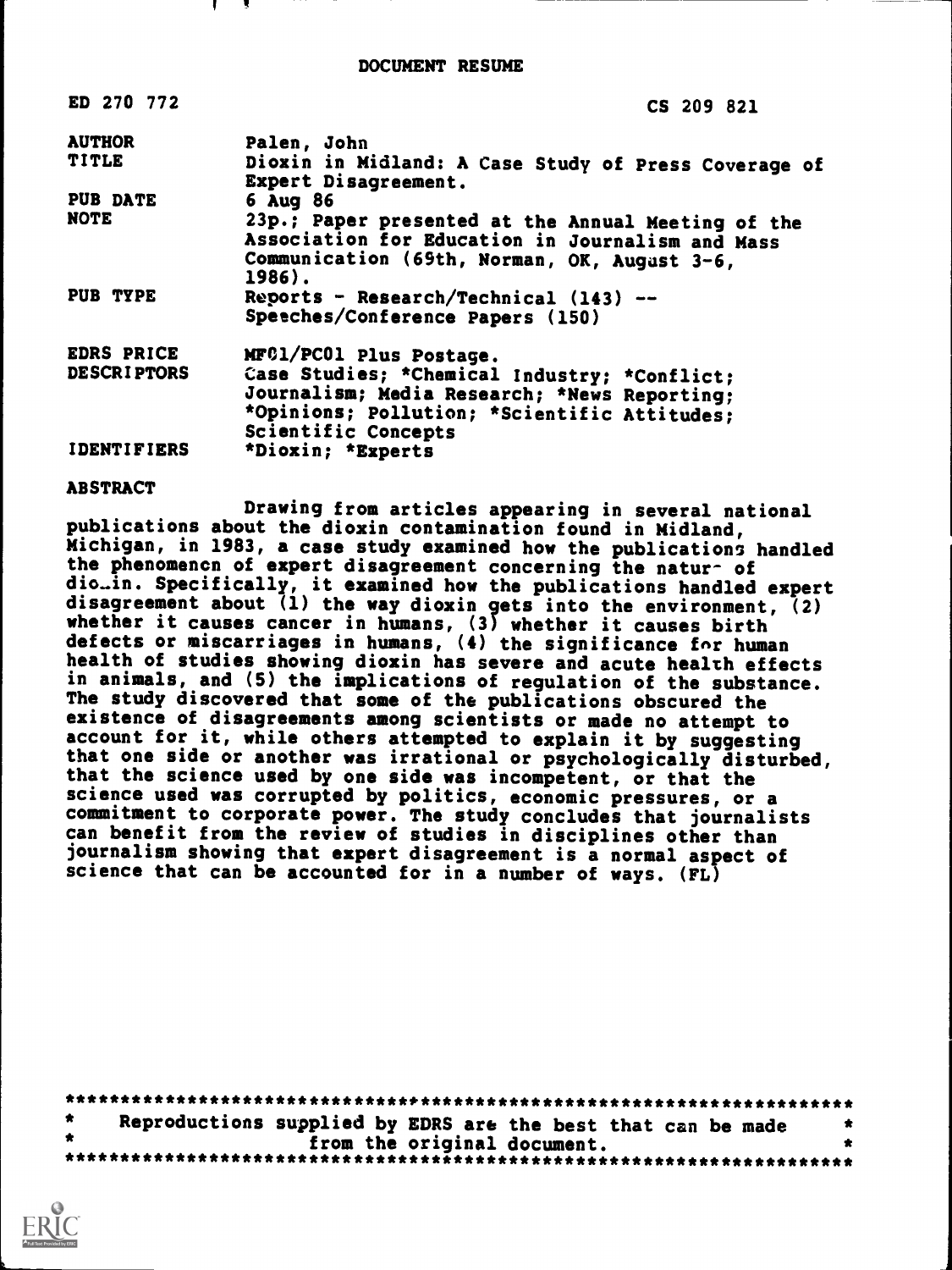U S DEPARTMENT Of EDUCATION Office ol Educational Ressafth and Improvement EDUCATIONAL RESOURCES INFORMATION CENTER (ERIC)

This document has been reproduced as<br>Received from the person or organization<br>originating it ſ

Minor changes have been made to improve reproduction quality

Points of view or oPrnions stated in this docu<br>ment: do: not: necessarily: represent: official<br>OERI position or policy

DIOXIN IN MIDLAND

A Case Study of Press Coverage

Of Expert Disagreement

By John Palen

A paper prepared for presentation at the National Convention, Association for Education in Journalism And Mass Communication

> Norman, Okla. August 6, 1986

"PERMISSION TO REPRODUCE THIS MATERIAL HAS BEEN GRANTED BY

John A. Palen

TO THE EDUCATIONAL RESOURCES INFORMATION CENTER (ERIC)

 $\bullet$ 

 $\ddot{\phantom{1}}$ 

 $5$  and  $82$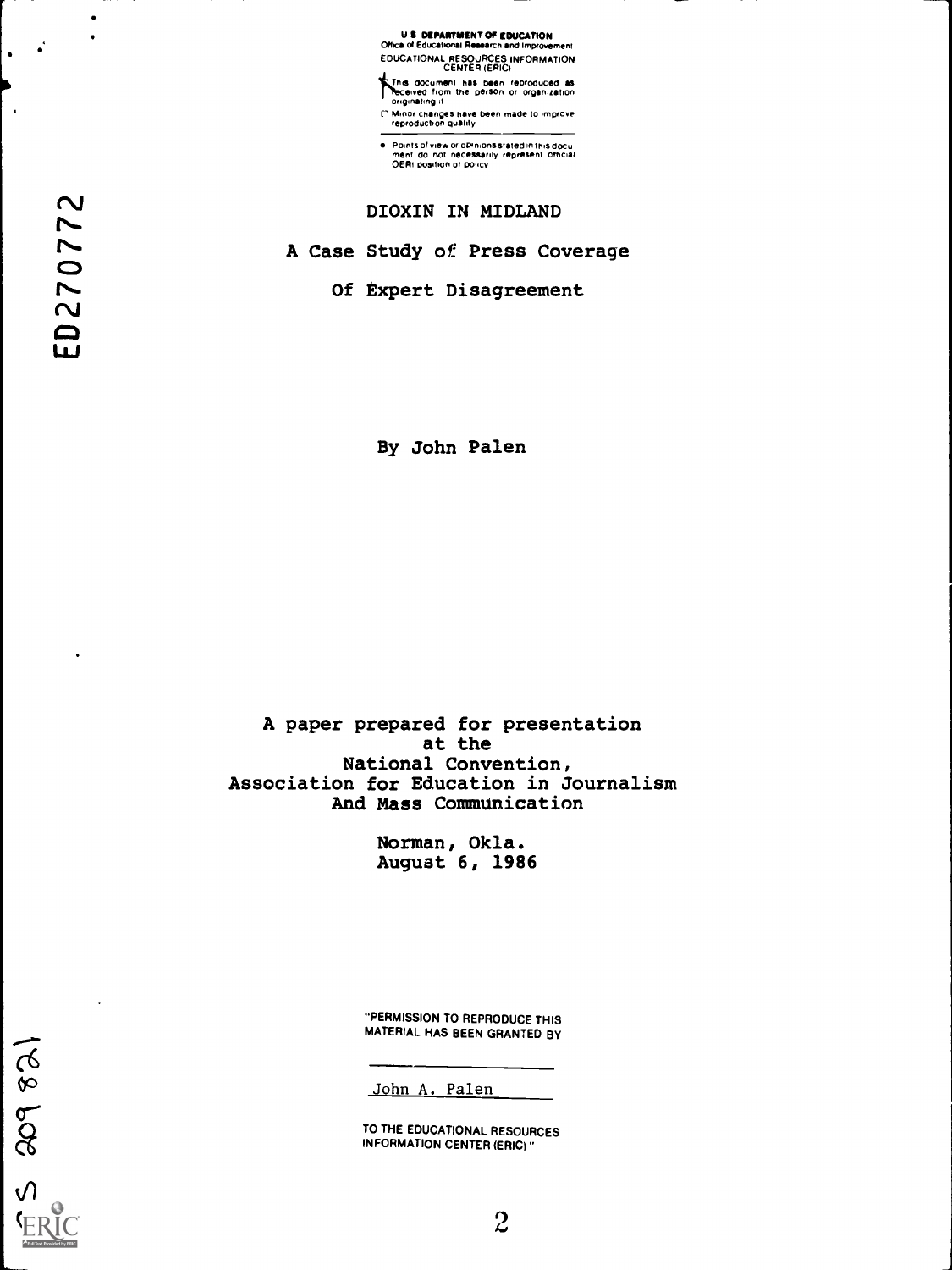# ABSTRACT

Dioxin contamination at Midland became a national issue in 1983, a part of the larger controversy over Agent Orange, the evacuation of Times Beach, Mo., and the resignation of Ann Burford as director of the Environmental Protection AGency. For several months, Midland shared dioxin headlines in the national press. As in the larger dioxin story, reporters who went to scientists for information about dioxin in Midland encountered the phenomenon of expert disagreement. This paper, a case study, examines how the phenomenon of expert disagreement was covered in several national newspapers and magazines. Some of the publications obscured the existence of expert disagreement or made no attempt to account for it. Others attempted to explain it within a conceptual framework in which the possible explanations were "irrationality," "poor science" or "corrupt science." By contrast, studies in the philosophy,chistory and sociology of science indicate that expert disagreement is a normal aspect of science which can be accounted for in a variety of ways. STudies in these disciplines offer journalists a broader conceptual framework within which to report the phenomenon of expert disagreement.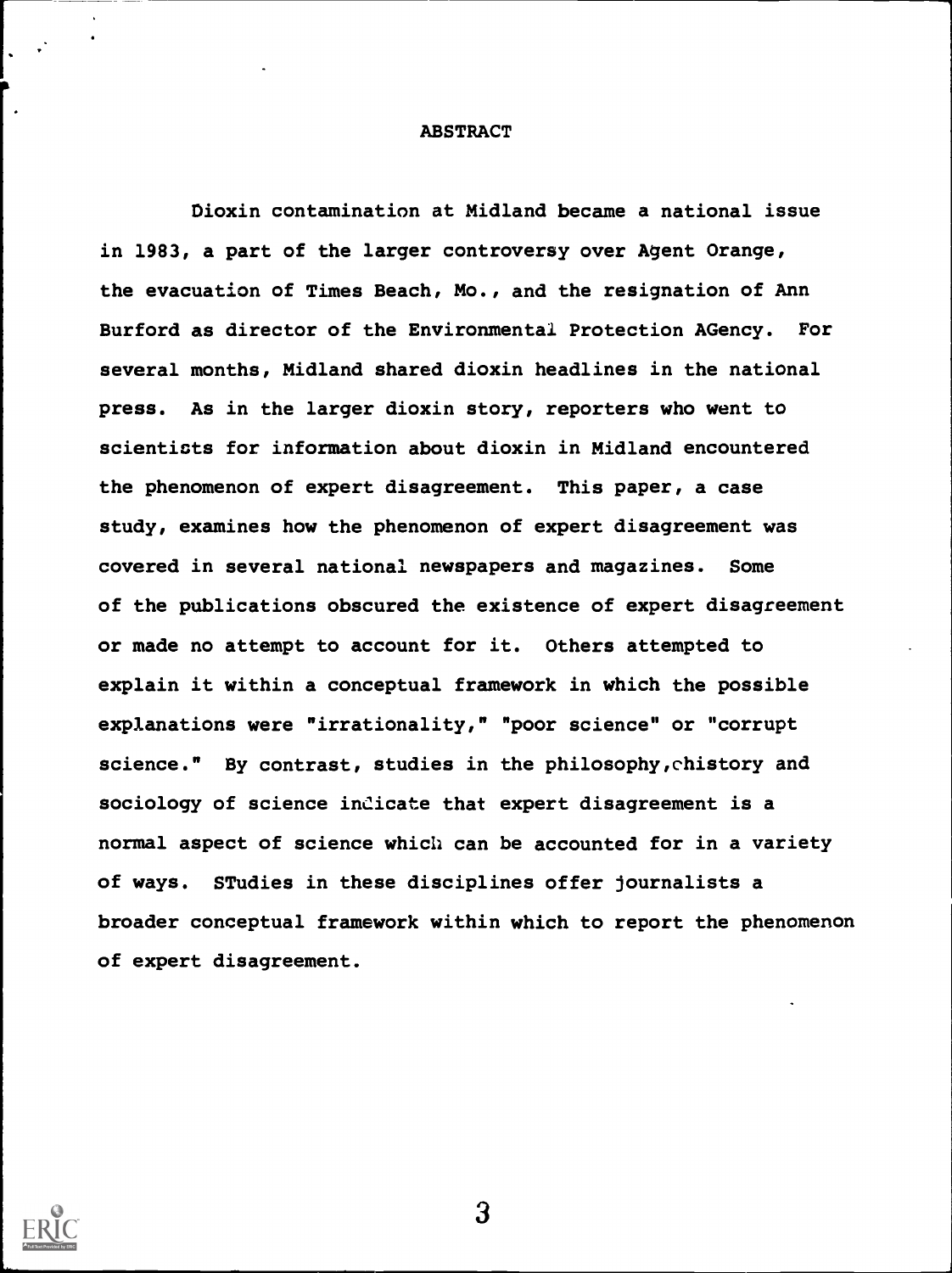The author wishes to note that he was the editor of the Midland Daily News, Midland, Mich., during the time the events described in this paper occurred. He also wishes to acknowledge the help of Dr. Robert Snow of Michigan State University and Potsdam College.



 $\ddot{\phantom{a}}$  $\bullet$ 

 $\mathcal{L}$  $\ddot{\phantom{0}}$ 

 $\bullet$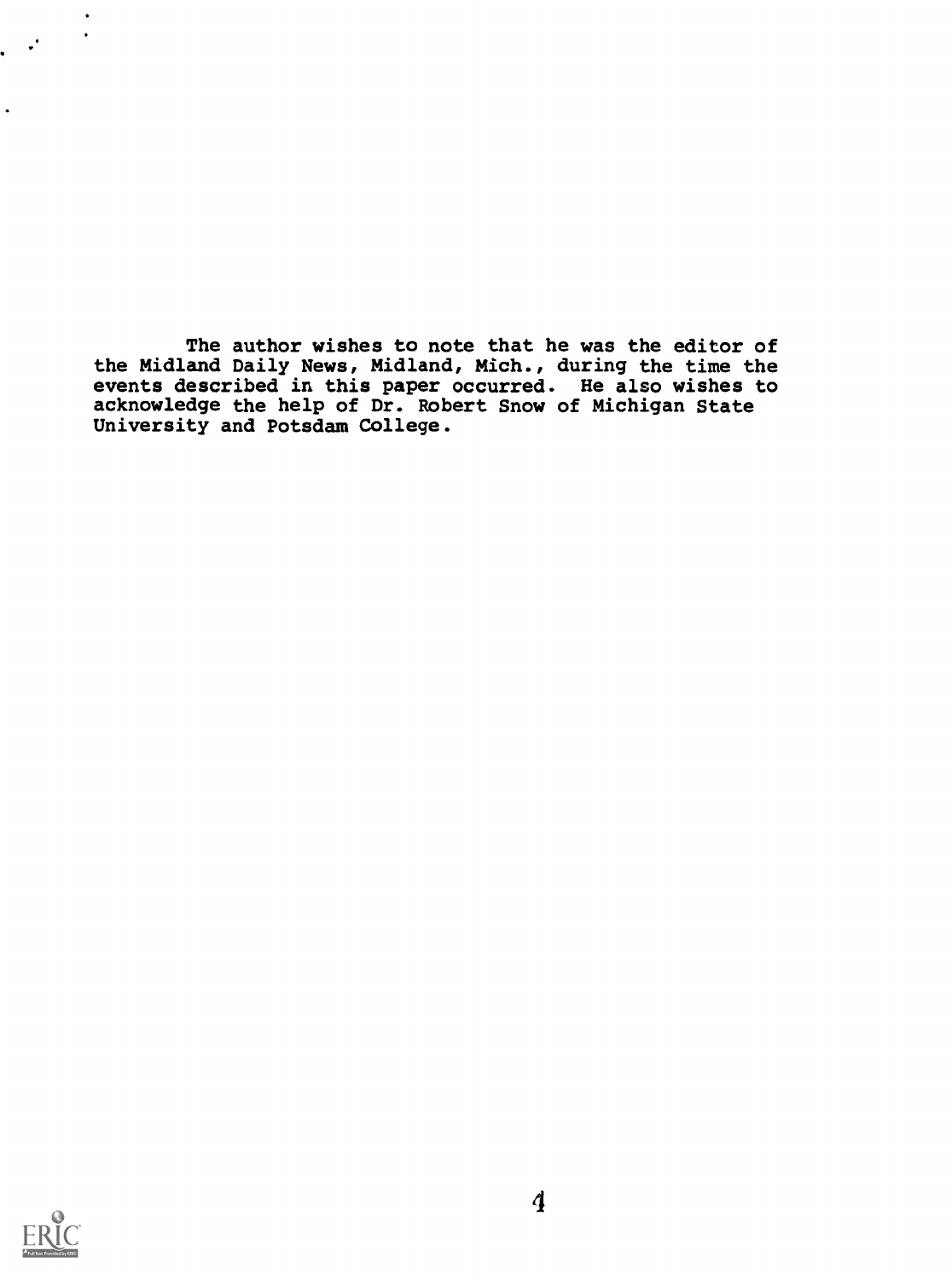The dioxin controversy was in full flower in 1983. Veterans of the Vietnam War were suing manufacturers over health problems the veterans believed to have been caused by exposure to Agent Orange, a defoliant containing the dioxin isomer  $2,3,7,8$ -TCDD. $^1$  High levels of dioxin found at Times Beach, Mo., led to a proposal by the Environmental Protection Agency to buy out the town and evacuate its residents. Dioxin was found in industrial areas in Michigan and New Jersey. The EPA itself, charged with cleaning up dumps containing dioxin and other chemicals, was under fire for allegedly lax and politicized enforcement. Ann Gorsuch Burford, its first director under the Reagan presidency, was forced to resign.

For journalists, the dioxin story was multifaceted. It was a legal story as well as a political story, a health story as well as an economic story, a national story as well as -- for some journalists -- a local story. It was also a science story. What is dioxin, how did it get into the environment, what should be done about it, and, above all, is it dangerous? Journalists went to scientists for answers to these questions. Instead of clear, unambiguous answers, they often found expert disagreement, especially on the issue of human health effects from low-level, long-term exposure. This paper will examine how some major newspapers and magazines presented the phenomenon of expert disagreement on that issue to readers in connection with a small part of the overall dioxin story -- the controversy over dioxin in Midland, Mich., as covered in the national press during 1983.

The presence of dioxin in fish in the Tittabawassee River at Midland had been known for several years and had been reported in local and

state media. Residents had been warned against consuming fish caught near 5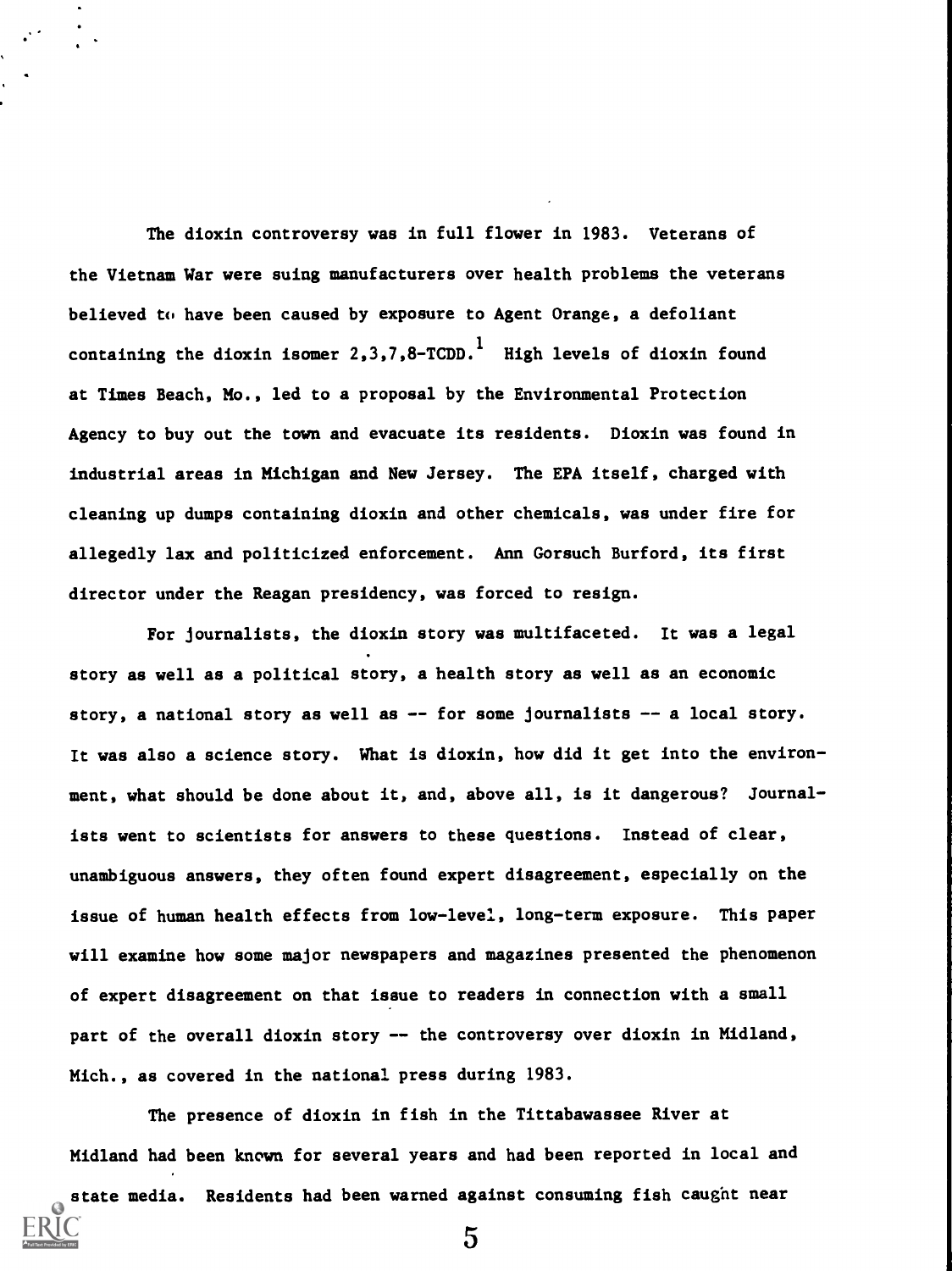Dow Chenical Co.'s chemical plant at Midland.<sup>2</sup> The dioxin contamination of the rixer became a national issue, however, after testimony in a Congressional hearing in March 1983 revealed that a Dow scientist had peerreviewed a federal research report on dioxin and that statements attributing the contamination to Dow's production processes were subsequently deleted from the report. For several months, Midland shared headlines in the national press with Times Beach and other dioxin sites. As in the larger dioxin story, reporters who went to scientists for information encountered the phenomenon of expert disagreement.

This study will not attempt to evaluate which writers came closest to the "truth" about dioxin in Midland, for to do so would require that the controversies themselves, scientific and otherwise, be resolved -- a task beyond the author's competence. Instead, the paper will describe several ways in which expert disagreement was presented and accounted for in the articles studied; examine the assumptions about expert disagreement that appear to underlie such treatment; and suggest ways in which a broader conceptual framework could help journalists more thoroughly explore expert disagreement for readers.

## II

Among scientists, there are several areas of past and/or current disagreement about dioxin. It is beyond the author's competence to independen tlyreview and evaluate the voluminous literature on dioxin, which includes work in such fields as analytical chemistry, toxicology and epidemiology. Fred H. Tschirley of Michigan State University has published an overview of the research in the February 1986 issue of Scientific American.<sup>3</sup> I have adopted his review as a baseline guide to the controversies which have divided scientists. Among them are these:

-- How does dioxin get into the environment? One "well-defined

6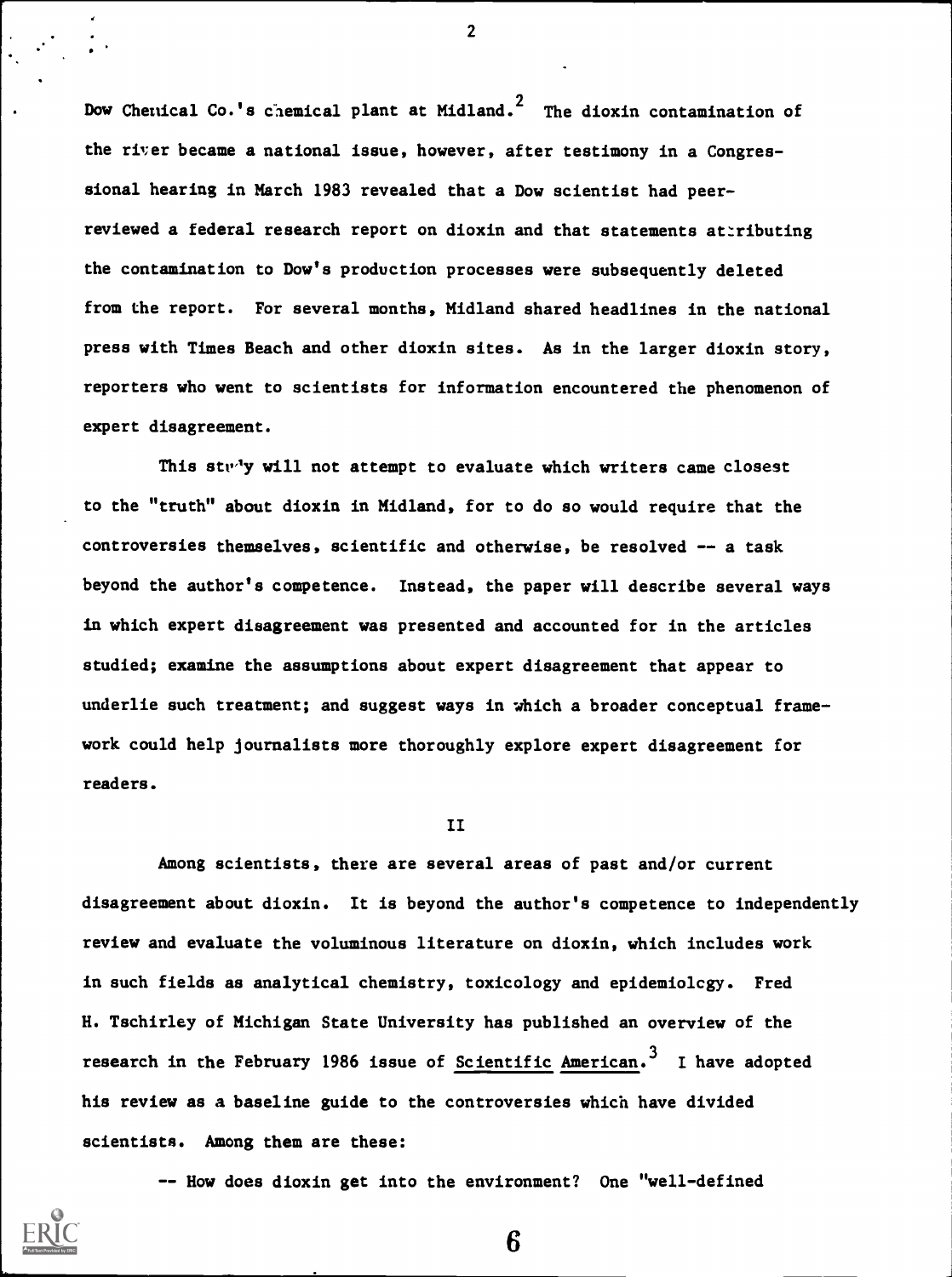source," according to Tschirley, is the manufacture of the herbicide 2,4,5-T. But dioxin also was found in the fly ash of municipal incinerators in the Netherlands, Switzerland, Canada and Japan. These findings led researchers at Dow Chemical Co. in Midland to hypothesize that polychlorinated dibenzo-p-dioxins (of which 2,3,7,8-TCDD is one) are a product of trace chemical reactions in combustion. The hypothesis was challenged because the nature of the process by which they are formed remains obscure.<sup>4</sup>

3

-- Does dioxin cause cancer in humans? A study by Lennart Hardell of Sweden found that forestry workers exposed to dioxin developed six times the normal incidence of soft-tissue sarcoma, a rare cancer. But, according to Tschirley, "subsequent events have emphasized the difficulties in accurate diagnosis of soft-tissue sarcoma and in accurate identification of exposed individuals." In addition, Tschirley wrote, other studies on occupational exposure to dioxin "fail to support" Hardell's hypothesis.<sup>5</sup>

-- Does dioxin cause birth defects or miscarriages in humans? A study by the Environmental Protection Agency, known as Alsea II, reportcd a link between 2,4,5-T spraying and the miscarriage rate among pregnant women in Alsea, Ore. "This study has come in for much criticism," Tschirley wrote, "notably by an interdisciplinary group at Oregon State University. The group concluded that an association between herbicide spraying and spontaneous abortion could not be shown from the data relied on by the agency. Other studies -- in Australia, Hungary, New Zealand and the U.S. -- failed to find a link between the use of 2,4,5-T and birth defects."<sup>6</sup>

-- How significant for human health are the many studies that show dioxin to have severe acute and chronic health effects on animals? It is on the basis of these studies that dioxin has become known as "the most toxic synthetic chemical known to man." However, extrapolation from animal tests to human health effects is "neither art nor science," Tschirley notes. This is so for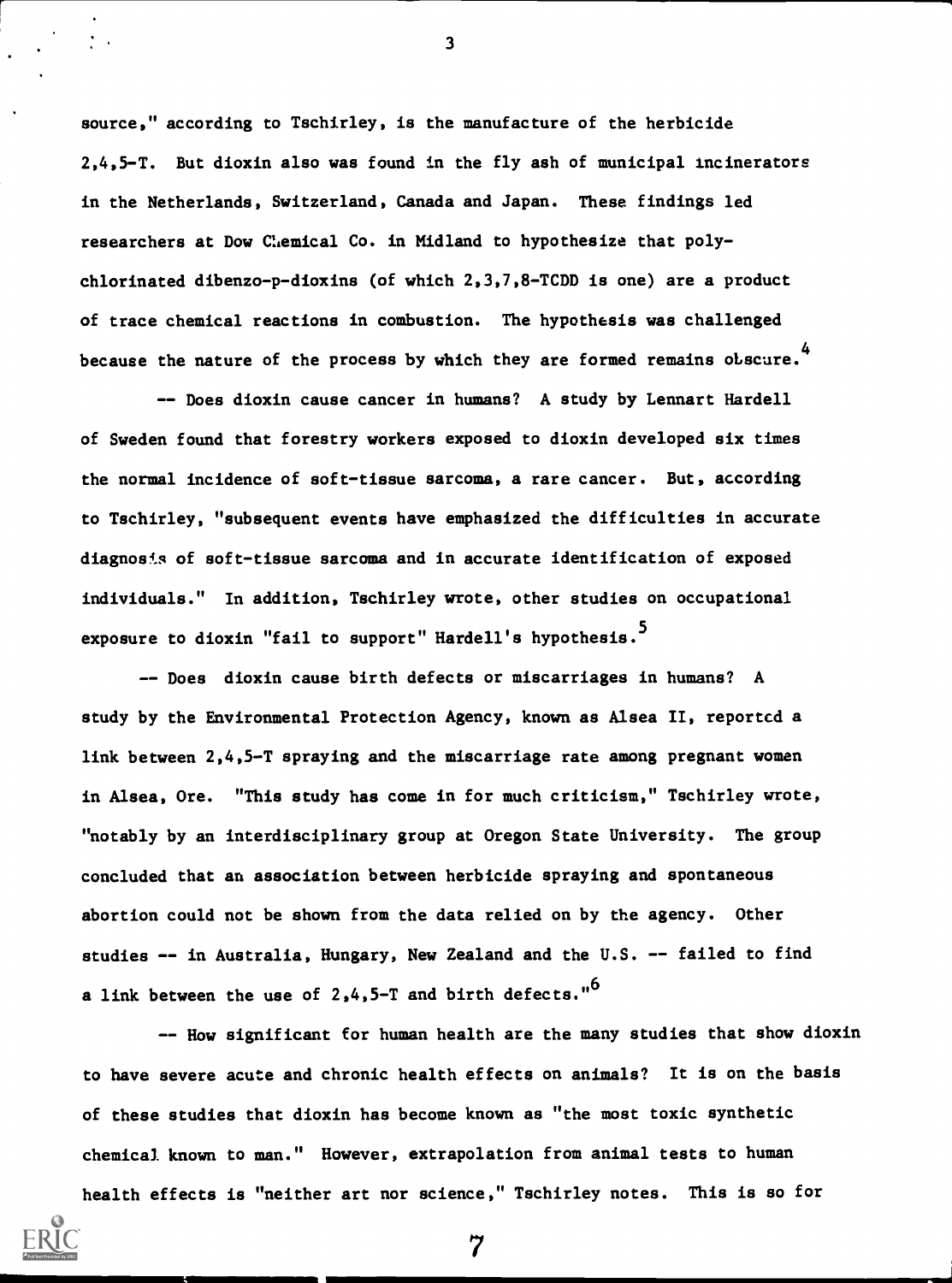two reasons. First, humans may be more, less or equally sensitive to a chemical than animals. Second, there is no "simple, accurate method of determining whether and at what level TCDD occurs in the tissues of exposed individuals."<sup>7</sup>

-- Finally, what are the implications for regulation? Regulatory actions continue to be based on animal studies for lack of sufficient human data, Tschirley wrote, "even when the human data, although they are not definitive, may be sufficiently compelling to allow a scientific judgment that the hazard to people has been overestimated.... Investigators are in general agreement that TCDD is less toxic to humans than it is to experimental animals, but the available information is not sufficiently compelling to stimulate a change in regulatory posture toward either more or less restriction of exposure to the material."<sup>8</sup>

## III

The phenomenon of expert disagreement in the Midland dioxin controversy was reported in a variety of ways by newspapers and magazines. One was to obscure the nature of the disagreements themselves, either by reporting consensus where there was in fact disagreement, or by reporting disagreement where there was none. Examples of the first approach are found in some of the brief "background" descriptions of dioxin. The Los Angeles Times, for example, described dioxin as "one of the most deadly of man-made substances" and said it is "classified by scientists as the most deadly compound in nature, after botulism and tetanus toxins."<sup>9</sup> The New York Times said dioxin is "widely considered the most potent compound known."<sup>10</sup> These descriptions may be capable of being construed as correct, but they beg an important question: Deadly to whom? They fail to alert readers to the substantial disagreement about the significance of animal testing which underlies the scientific consensus that dioxin, in Tschirley's phrase, is a "chemical of supreme toxicity to experimental animals." $^{\rm l1}$ 

8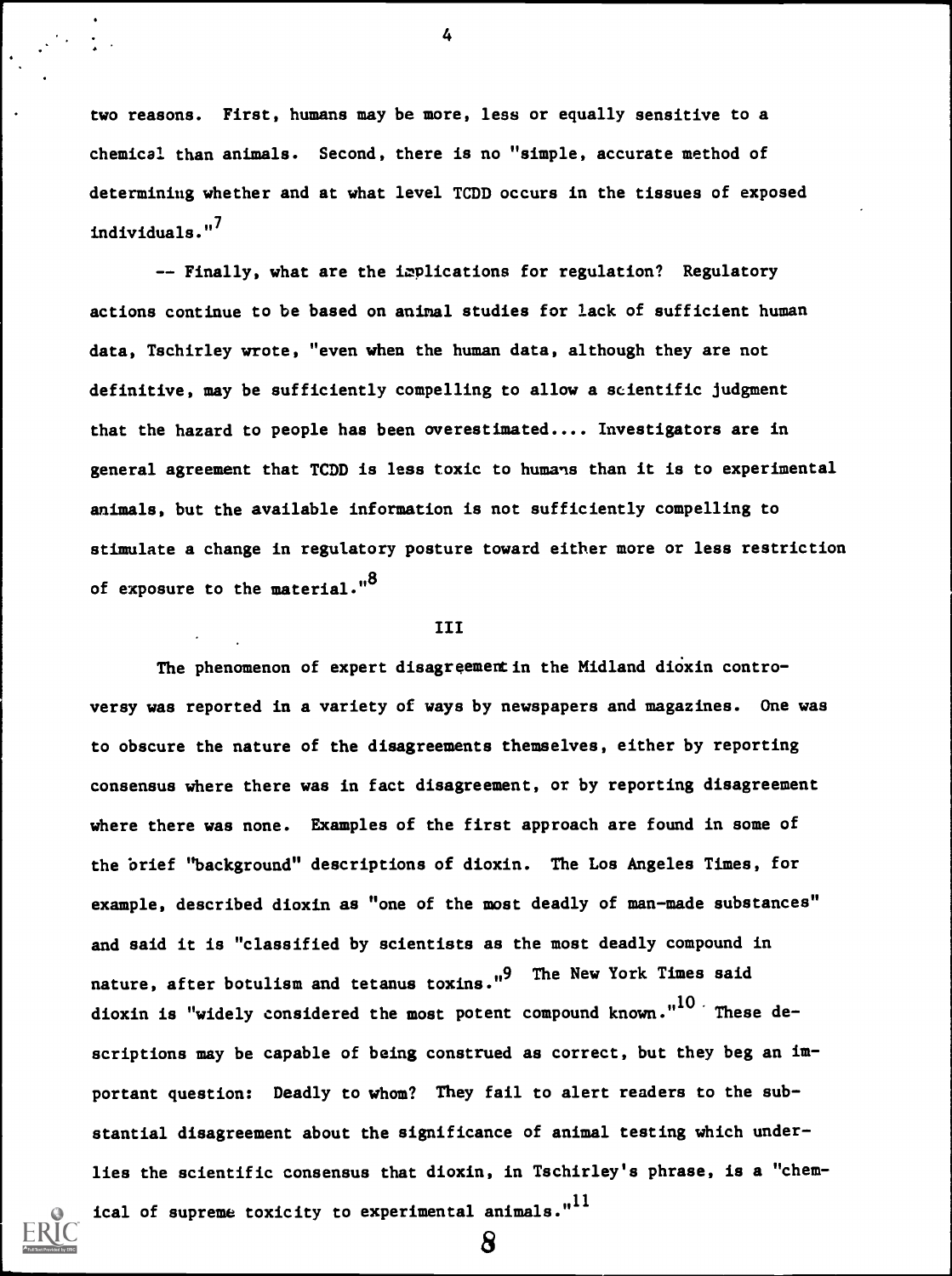The second approach, reporting disagreement where there was none, also masked the animal test controversy. For example, Time quoted Dow President Paul F. Oreffice as saying, "'There is absolutely no evidence of dioxin doing any damage to humans, except something called chloracne. It's a rash." In the next paragraph, Time continued: "Many scientists do not take the chemical so lightly. They say that even concentrations as low as 5 parts per trillion can cause birth defects, cancer and other serious illness in laboratory animals." $12$  Time thus implies that the second statement offers evidence to the contrary to Oreffice's statement. In fact, while the second statement can be construed to be the consensus view of scientists in reference to guinea  $pigs<sub>13</sub>$  it again begs the question in regard to human health. The magazine does go on, however, to offer information that more logically counters the Oreffice comment, reporting that the Centers for Disease Control had found blood, liver and kidney abnormalities in the Times Beach residents and quoting Dr. Irving Selikoff of Mount Sinai Medical Center as saying: "No question about it, dioxin is harmful to humans." $^{14}$ 

The unexamined assumption that appears to underlie these examples is that if a chemical is harmful to animals it is also harmful to humans. That assumption, however, is one of the key points of disagreement among scientists. In these examples, the press appears to have allowed an unexamined assumption to have shaped its coverage in a way that obscured, rather than described and accounted for, the phenomenon of expert disagreement.

Another way in which newspapers and magazines reported the phenomenon was in a "neutral" presentation -- both sides were given "side by side," as it were, with no explicit attempt to judge between them. In one instance the presentation was literally "side by side." Good Housekeeping asked Dr. James Saunders, director of biomedical research at Dow, and Dr. Samuel Epstein, professor of environmental medicine at the University of Illinois



5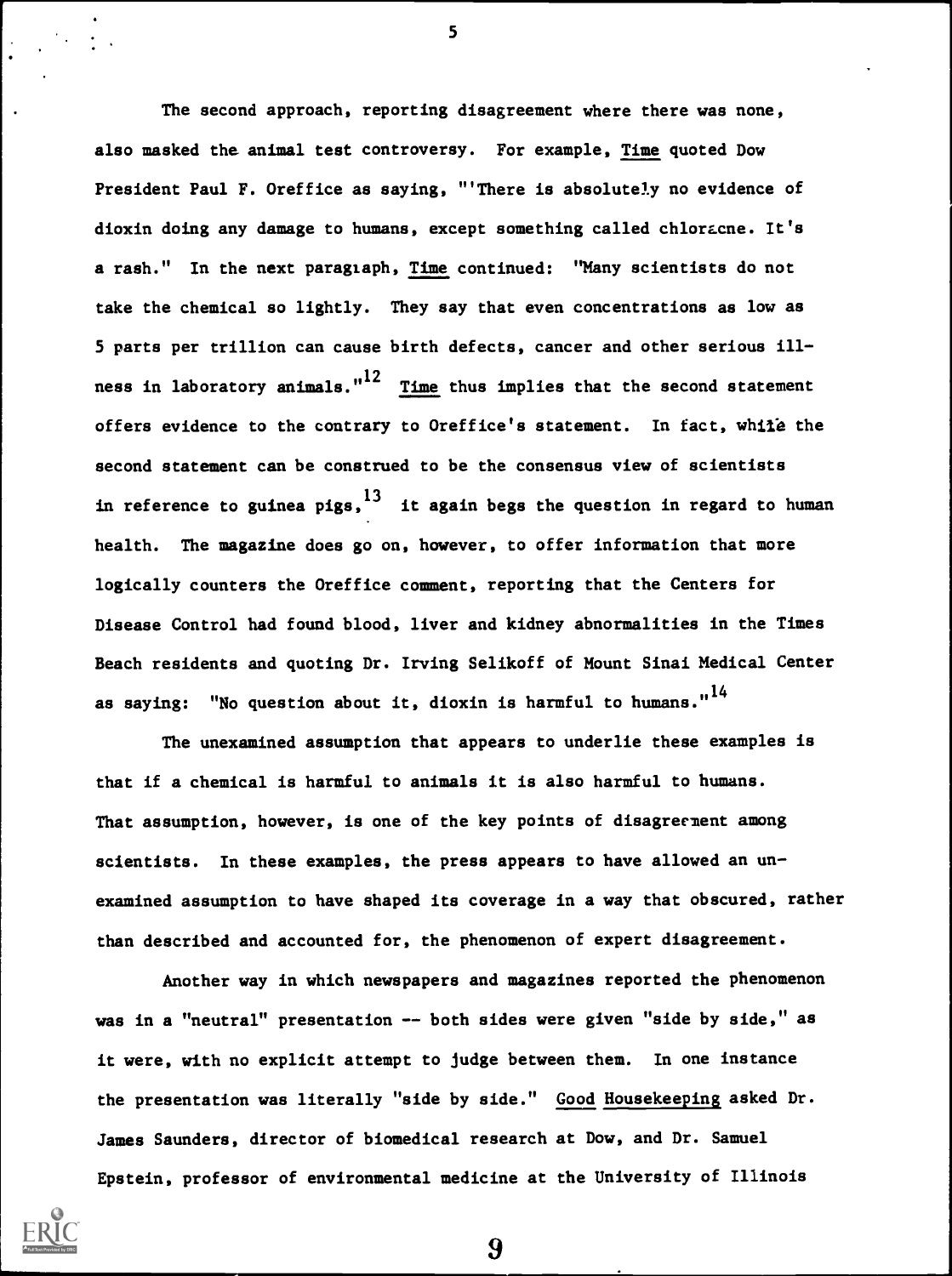Medical Center in Chicago, five questions about dioxin and printed their responses, Saunders' on the left and Epstein's on the right.<sup>15</sup> On the question of human health effects, the two disagreed sharply.

6

Saunders seid there is no doubt that dioxin is highly toxic, as shown in animal studies. However, he said, "there have been a number of reviews, including one by the American Medical Association (AMA) and the National Academy of Science, and others by prestigious government organizations in other countries, that suggest that these same toxic effects have not occurred in man." Saunders said studies indicating a link between dioxin and soft-tissue sarcoma had been "discredited by eminent international authorities from several nations." The preponderance of the research seems to indicate that "man is less sensitive to dioxin than many of the animals tested in the lab. That's why when we talk about low-level environmental exposure, we're confident dioxin does not pose a health risk to people." $^{16}$ 

Epstein said that animal tests, "from which you can draw certain conclusions to apply to humans, show that dioxin attacks nearly every organ and system in the body. Very low levels have also caused birth defects, miscarriages, a rare form of cancer called soft-tissue sarcoma ... and chloracne, a severe acne lesion." Epstein contradicted industry statements that there have been no serious health consequences for humans. "The effects studied in people exposed to dioxin either in industrial accidents, on the job, or because they lived near a hazardous waste site or industrial plant, show a remarkable  $-$  if not exact  $-$  correlation with the effects in animals. Examples are liver diseases, elevated blood chloresterol, anemia, softtissue cancers, chloracne, miscarriages, and birth defects such as cleft lip and cleft palate."<sup>17</sup>

Thus readers are presented with two diametrically opposed views of the health effects of dioxin. "It's too soon to tell who is right," Good

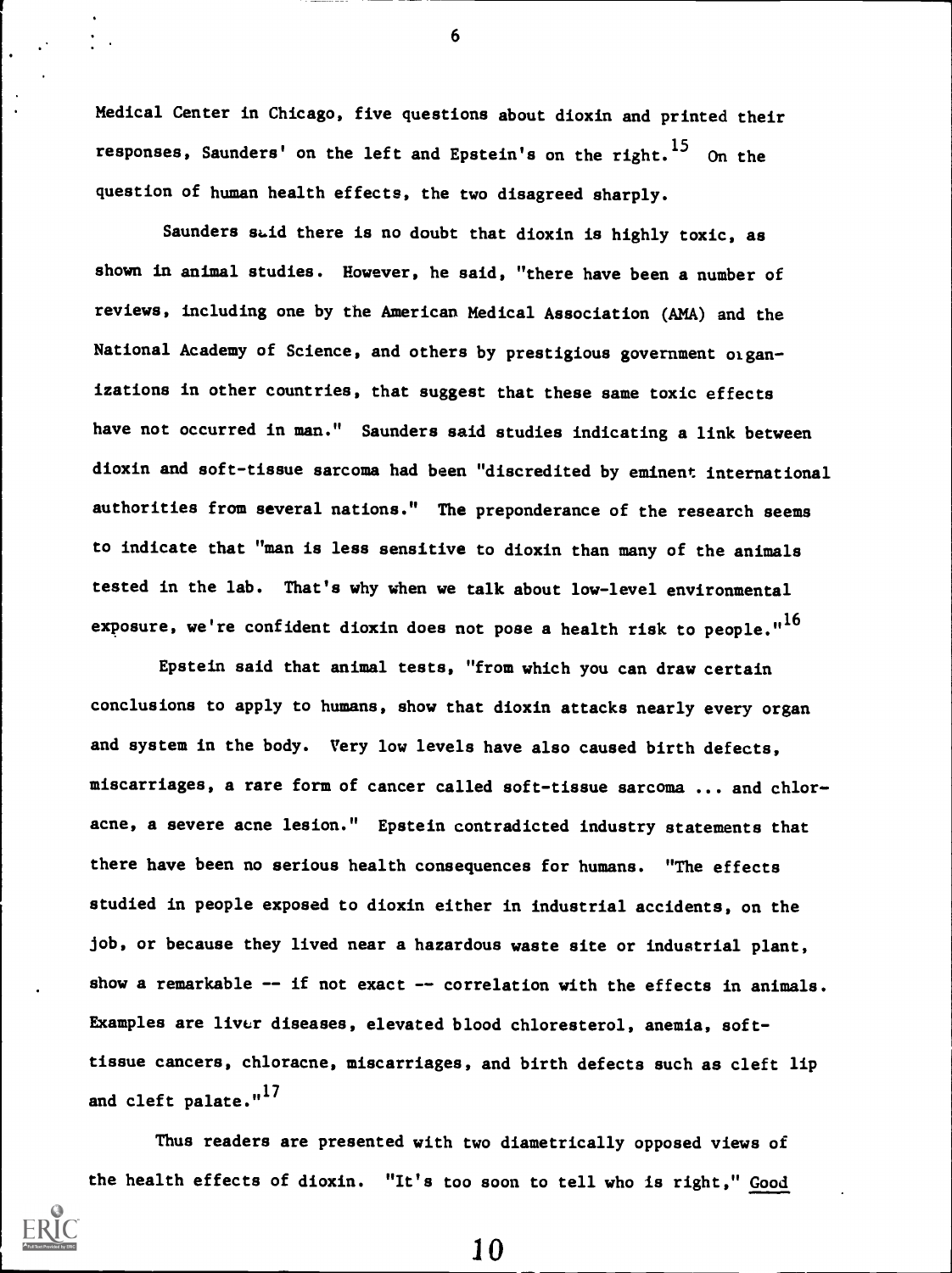Housekeeping commented. "But it's important to know what the debate is all about."<sup>18</sup> The arricle does indicate to readers that the significance of animal tests and epidemiological studies are key issues about which scientists disagree. On the other hand, it begs an important question: Part of "what the debate is all about" is the definition of "expert." The Good Housekeeping presentation assumes that Saunders and Epstein are equally credible and that their views deserve equal weight. Yet Epstein appears to be something of an outsider as far as the dioxin research community is concerned. He is not mentioned in Tschirley's review of the field, nor is any research by him cited by presenters of papers on the human health effects of dioxin at the 1980 Rome conference on dioxin. Dow scientists, on the other hand, were cited both by Tschirley and in the Rome conference papers.<sup>19</sup> The fact that Epstein does not do dioxin research himself does not necessarily mean he is not an "expert." He may be skilled .in evaluating research done by others, or he may not. Likewise, the quantity of Dow research on dioxin does not guarantee that its spokesmen are right on dioxin's health effects. Nevertheless, there are grounds to say that the "who-is<sup>1</sup>an-expert" issue deserved exploration. It was not explored, however, because Good Housekeeping's "neutral" presentation precluded its being raised.

7

Nor did Good Housekeeping examine other possible reasons for expert disagreement. Similar treatment occurred in an article in U.S. News and World Report, which pointed out a major area of disagreement: On the one hand, no human deaths have been attributed to dicxin, and epidemiological studies have not confirmed "any major human health hazards." On the other hand, "Many experts argue that widespread exposure to dioxin is too recent for them to learn its long-range effects."<sup>20</sup> This presentation of the controversy leaves out the fact that a few cases of exposures which have been studied epidemiologically are not recent. For example, a study of workers

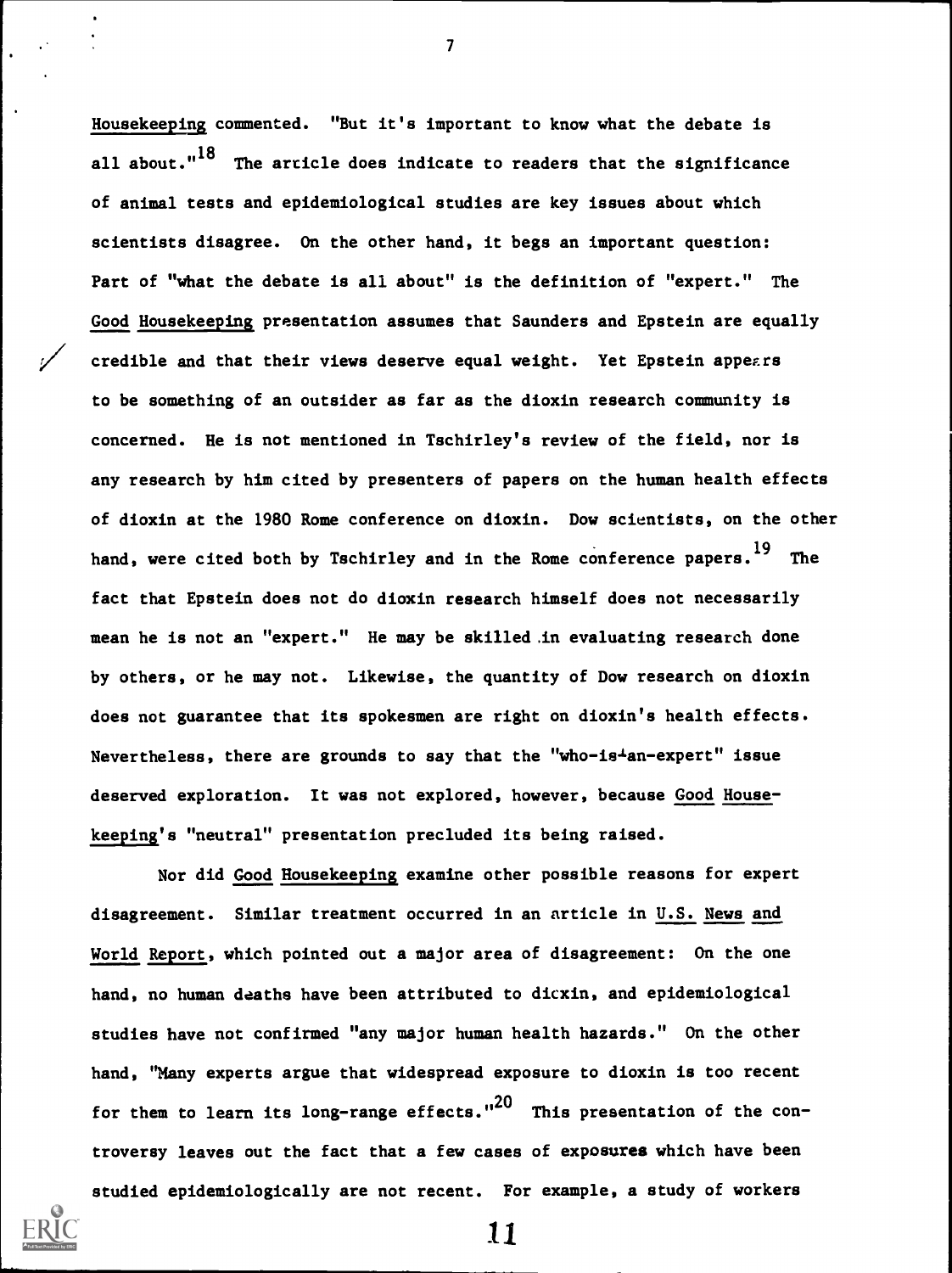exposed to dioxin at Nitro, W.Va. in 1949 found "no excess deaths due to cancer," according to Tschirley.<sup>21</sup> Nevertheless, unlike the brief "background" statements examined earlier, the U.S. News presentation does clearly set out a major area of disagreement: How compeiling is the available epidemiologica? evidence? What the article does not do, however, is to explain how and why such disagreements arise Thus it leaves readers without a conceptual framework within which to evaluate expert disagreement.

8

### IV

A limited attempt to provide such a framework was made by those publications which abandoned the "neutral" posture and came down for one side or the other. Among them was the Wall Street Journal, which suggested in an editorial that those supporting the view that dioxin was a significant human health problem were irrational or perhaps even psychologically unstable. The newspaper based its opinion on its evaluation of the epidemiological studies at Seveso, Italy; at Nitro, W. Va.; and of the "Ranch Hands" who sprayed Agent Orange in Vietnam, and on the studies critical of Alsea II. The editorial, entitled "Dioxin Hysteria," concludes: "None of this means that dioxin is harmless.... But there are a lot of other threats to worry more about, such as tobacco, marijuana, drunk driving or street crime, where the evidence of threats to health is clear. The notion that dioxin is a doomsday menace is based less on medical evidence than on some kind of psychological phenomenon."<sup>22</sup>

Other explanations for expert disagreement about dioxin were suggested in an Audubon article by Frank Graham, "Under the Dow Volcano." One is politics: "'Dow is a victim in a political battle between the Democrats and the Republicans,' the company told its employes in a message dated March 19th. 'We appear to be a pawn in the attack on the Reagan Administration and EPA's policies. Rest assured, there is no health threat

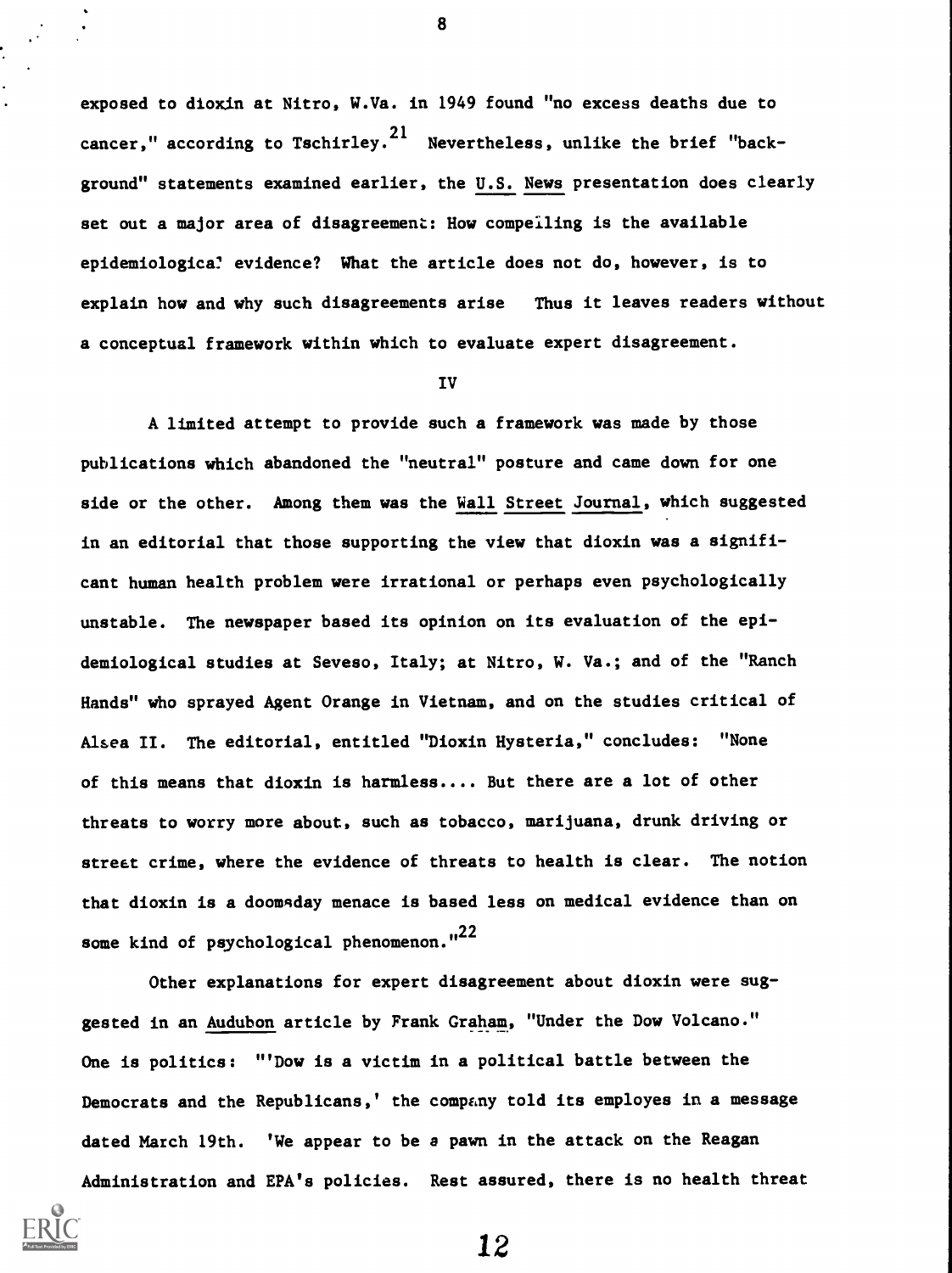or evidence that dioxin poses a health hazard to the general population of Midland.""<sup>23</sup> Another suggested explanation for expert disagreement is poor science, and a third is money. Graham quotes Dow scientist Wendell Mullison as asserting that the Alsea II research was "seriously flawed scientifically" and Dow scientist Eugene Kenaga as saying that researchers on the other side might have been economically motivated. "...The original charge may be brought by someone who is not a good scientist, the kind I call an opportunist scientist," Kenaga is quoted as saying. "What happens commonly is that a professor in a college isn't getting enough money. So he asks for a grant from somebody and gets a project started and has graduate students working on it, and then the grant ends. Well, how does he get the grant continued? He has to create enough interest in his project to get the grantor to put up more money. If you see a scientist who is in the news all the time, he is either a crusader or someone who likes to see his name in print."<sup>24</sup>

9

A similar "good science/bad science" framework is implied in a Fortune article by Jeremy Main, "Dow vs. the Dioxin Monster," which stresses Dow's scientific reputation. "Employes stand on principle, come hell or high water," Dow Chairman Robert W. Lundeen is quoted as saying. "The foundations of the company and its future success rest on scientific integrity."<sup>25</sup> By contrast, the federal government suspension of 2,4,5-T "was patently unsound and had no scientific merit," Lundeen is quoted as saying. Some of the research uncertainties surrounding dioxin are summarized briefly, and it is noted that the EPA "doubts Dow's theory that dioxin is a product of common combustion processes. But Dow critics most prominently mentioned are not scientists but a newspaper columnist, "local environmentalists" and a politician, Rep. James Scheuer, D-N.Y., of the House Committee on Science and Technology. Main wrote: "Scheuer wasn't quite sure whether Dow's contaminants could be measured in parts per billion or parts per trillion

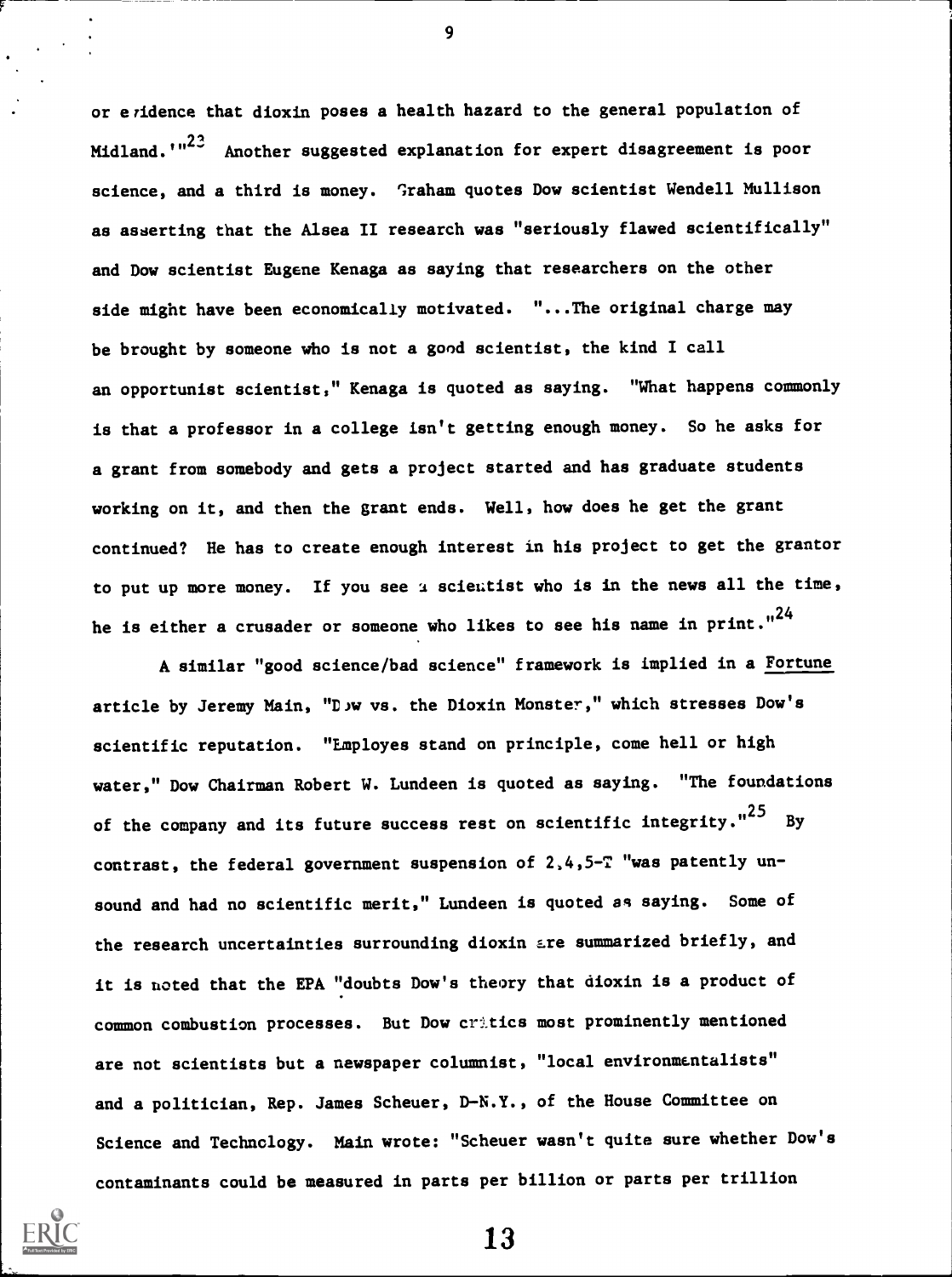-- which is a little like not noticing whether you take two aspirin or a fatal dose of 200 -- but he sure is mad."<sup>26</sup>

10

Main portrays Dow's problem as attitudinal, not scientific. Dow's critics, he wrote, "fault it not so much for the quality of its science as for its attitudes," which are described as "prickly, difficult, and arrogant."<sup>27</sup> The article concludes that Dow has science on its side for the most part and only needs to shape up its image and its public relations. "If Dow could get its public posture straight," Main wrote, "then it could help lead the way to solving hazardous waste problems because its policies are generally sensible and its technology advanced, though far from perfect. " 28

Charges of the corruption of science do not come only from the industry side. Keenan Peck, in a Progressive article entitled "A Company Town Makes Peace With Poison," accounts for expert disagreement by suggesting that science was corrupted for corporate purposes. "If any pattern can be detected in Midland, it is that a paycheck from Dow softens the holder's perception of risk," Peck wrote.<sup>29</sup> Moreover, the company's public position on dioxin is portrayed as being directly contradicted by scientific evidence known to the company. "Dow maintains that the only adverse effect of human exposure to dioxin is chloracne.... Yet Dow itself has known for years of other, more serious effects," Peck wrote. "In 1965 ... Dow convened a meeting with representatives of three other chemical companies to discuss the dangers of dioxin. One scientist at the meeting later wrote a memo about Dow's tests on rabbits: 'In addition to the skin effect, liver damage is severe, and a no-effect level based on liver response has not yet been establisned.'" $30$  Like earlier examples in this paper, the article offers animal results as if there were no disagreement about their .pplicability to human health. The example goes further than the others, however, in

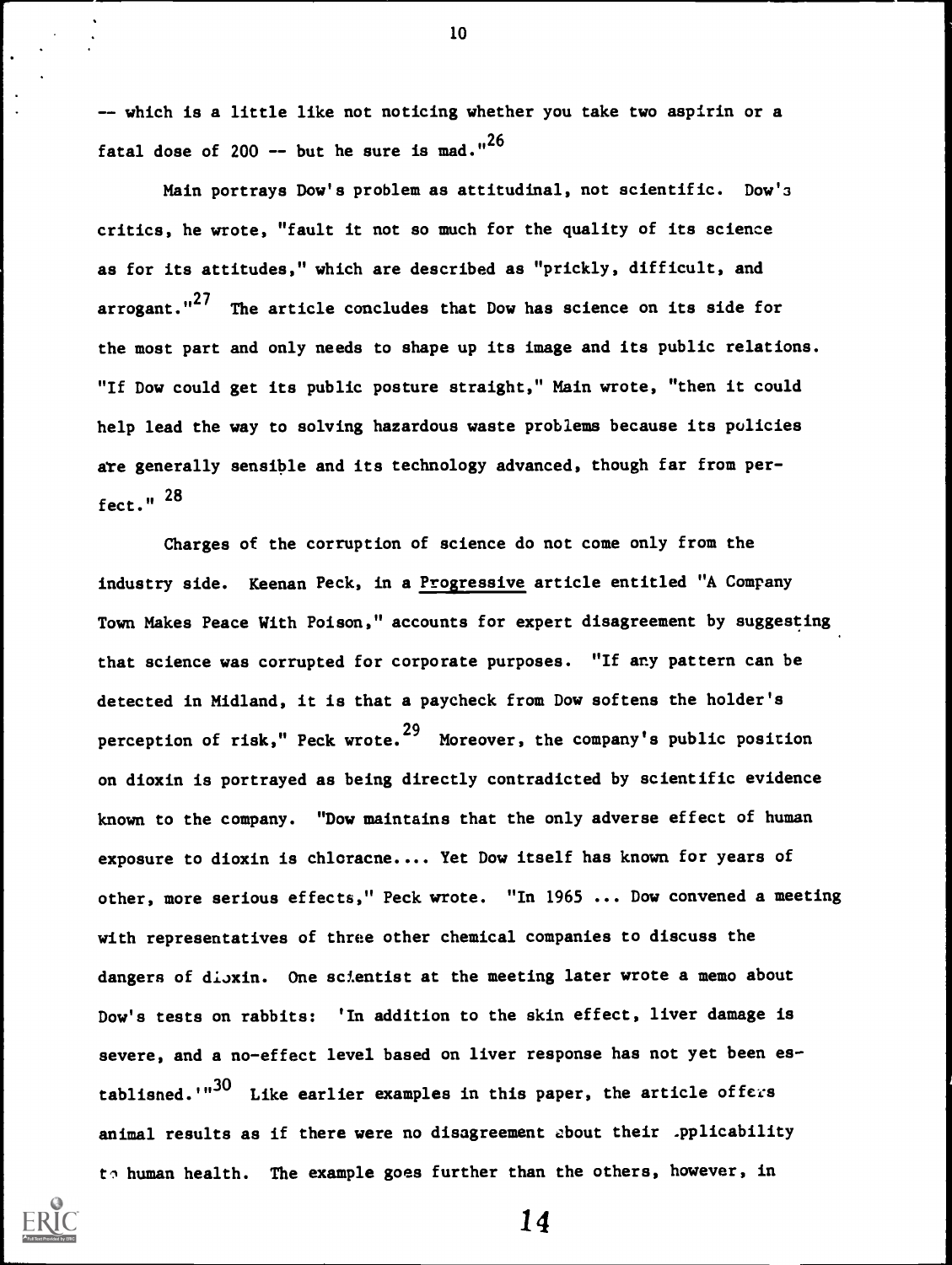suggesting that the company willfully disregarded the evidence of its own scientists. This same cavalier disregard for science is suggested in an image of Dow's research laboratories contrasted with the company's peer review of the EPA dioxin report -- the incident that triggered national press coverage of dioxin in Midland. "In the toxicology building," Peck wrote of a 1981 visit to Dow at Midland, "a scientist showed us exposure chambers where white mice were breathing assorted chemicals while canned music played softly in the background. It was an impressive display of 'objective' science. At the same time though, the company was suppressing damning portions of an EPA report about dioxin."<sup>31</sup>

To summarize, publications that attempted to account for the phenomenon of expert disagreement did so in several ways: by suggesting that the "other side" was irrational or psychologically disturbed; by suggesting that its science was less competent; or by suggesting that its science was corrupted by politics, economic pressure or a cynical commitment to corporate power. Readers attempting to evaluate the phenomenon were given a conceptual framework in which the possible explanations were "irrationality," "poor science," or "corrupt science." How well roes that conceptual framework correspond with what is known about expert disagreement from the perspective of science and technology studies?

V

Studies in the philosophy, history and sociology of science indicate that expert disagreement is a normal aspect of science which can be accounted for in a variety of ways.

Expert disagreement can arise, for example, because of certain problems in the philosophical foundations of science. On the one hand, theory will always be under-supported by observation because of the problem of induction -- no matter how many white swans one sees, there is no logical

15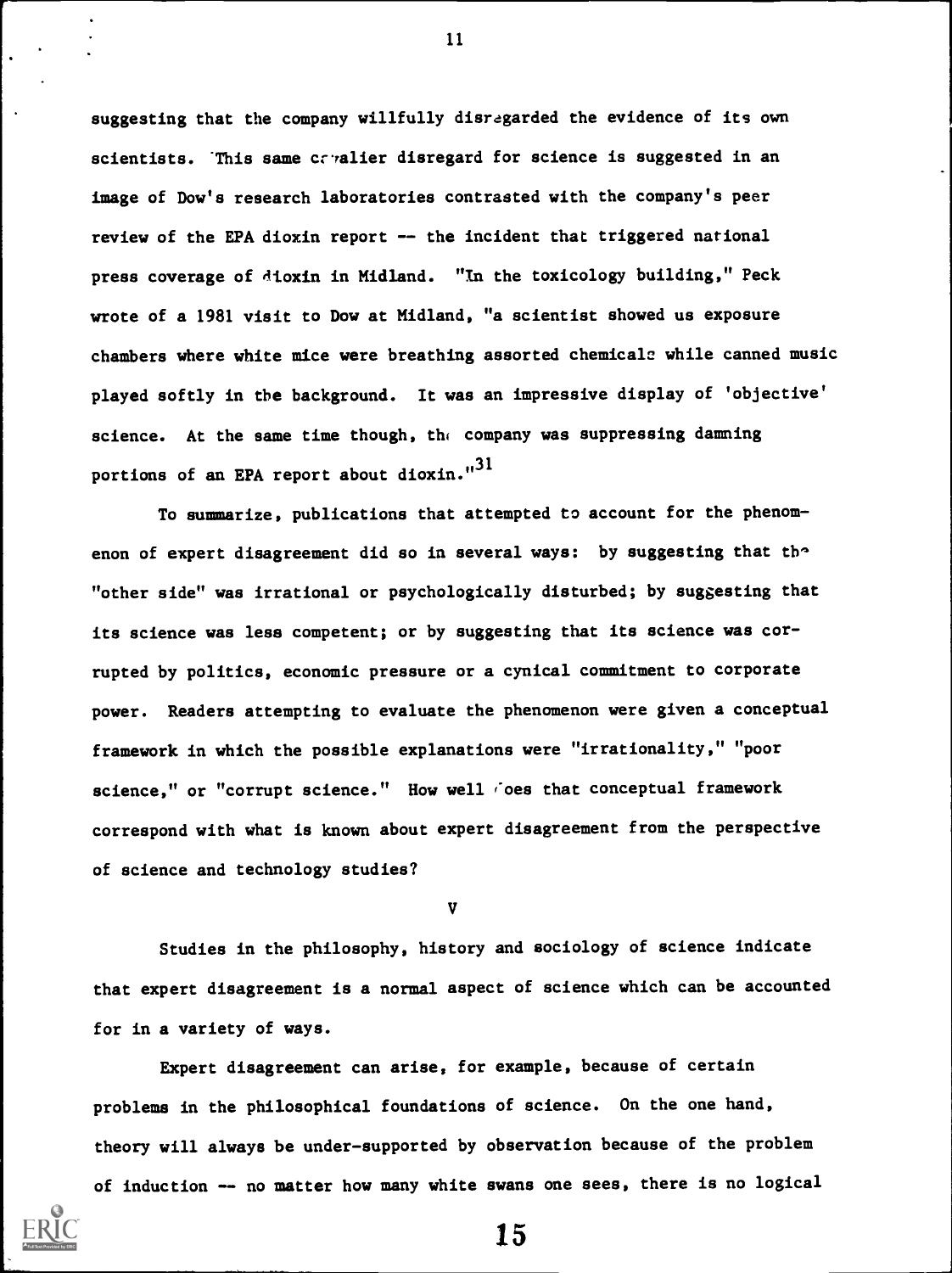guarantee that the next swan will not be black. On the other hand, observation statements are theory-dependent  $-$  to say that a swan is white involves very complex theoretical assumptions about the definitions of swans, whiteness and "isness." In addition, even if the theoretical assumptions could somehow be made firm, the complexity of realistic scientific test situations rules out the possibility that an experiment can conclusively falsify a hypothesis. Given a complex bundle of theories, assumptions and observation statements, an anomalous experimental result only indicates that something is wrong in the bundle, not what is wrong. And an expected result may indicate mutually correcting errors somewhere in the bundle, rather than confirmation of the hypothesis.<sup>32</sup> Finally, on the frontier between philosophy of science and history of science, Kuhn maintains that competing paradigms are a fundamental source of expert disagreement and that, in Chalmers' words, "when one paradigm competes with another, there is no logically compelling argument that dictates that a rational scientist must abandon one for the other." The resolution of the paradigm crisis is a social decision based on achievement of consensus rather than a matter of logical choice based on the evidence. "The aim of arguments and discussions between supporters of rival paradigms should be persuasion rather than compulsion."33

Another historical perspective on expert disagreement is offered by Ravetz, who also suggests that scientific work is an activity deeply influenced by its social nature. Of particular interest is Ravetz' portrayal of the craft nature of scientific work. At every step in the process, Ravetz argues, scientific work is a matter not only of explicit, public knowledge but of personal, tacit knowledge.<sup>34</sup> For example, at the level of data collection, the decision that an apparatus is functioning "well enough" to conduct the experiment is a craft decision, and craft skills are socially learned. "It is clear that the more stable and con-

16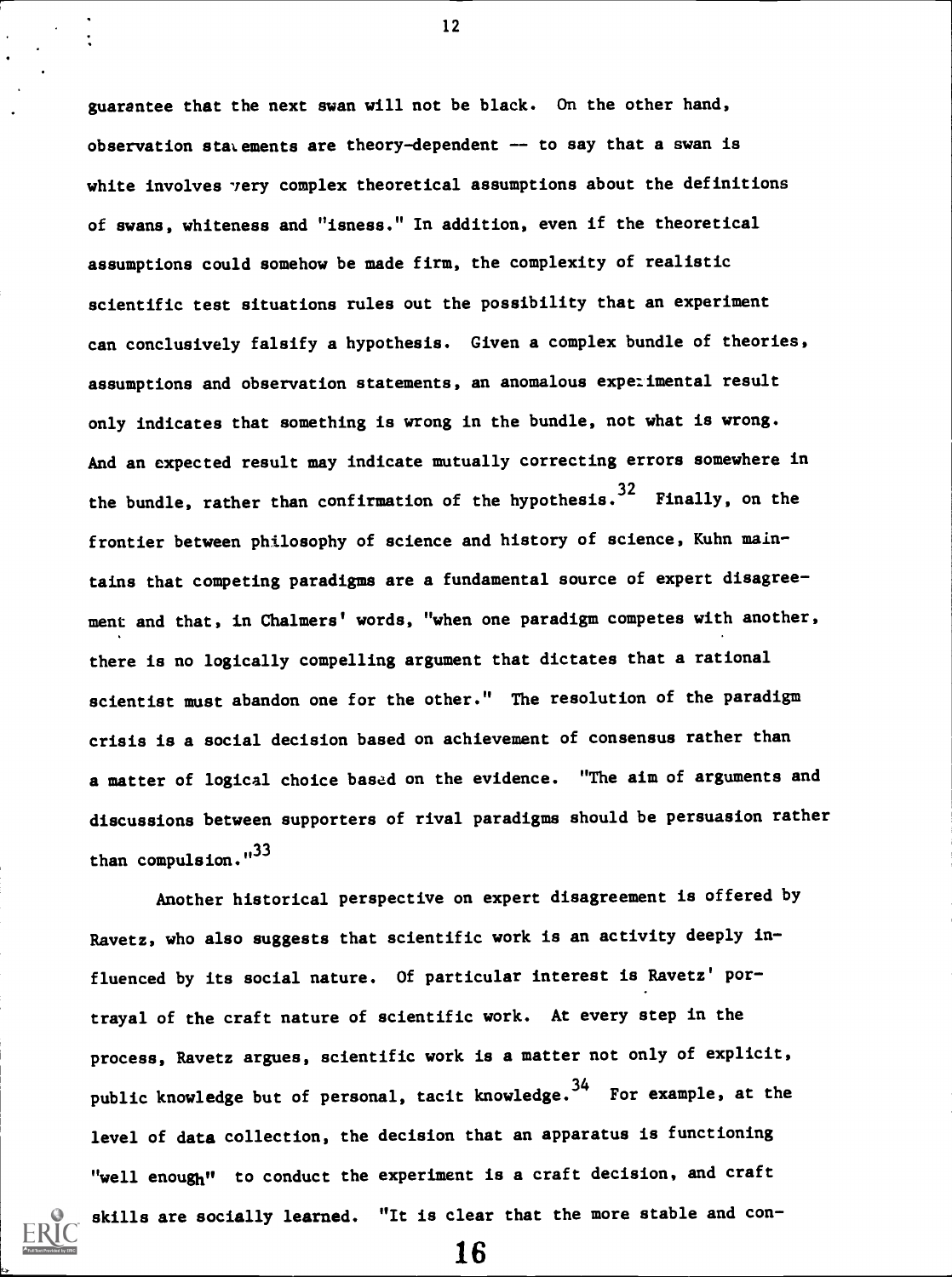sistent the readings, the more likely they are to be sound,"according to Ravetz. "But anomalous readings always do crop up; and if one waited for them to vanish entirely, or tried to 'explain' each and every one of them, one would never get beyond this first stage of the work. In short, the scientist must be a craftsman with respect to his apparatus; and his judgment of when it is working 'well enough' must be based on his experience of that particular piece of equipment, in all its particularity."<sup>35</sup> The same sorts of craft decisions enter into the transformation of data into information -- for example, by fitting a zurve to data points. "Very sophisticated methods have been deveipped for assisting in this judgement," Ravetz wrote, "but in the last resort it depends on the craft knowledge of the scientist, to decide which sort of functional relation is represented by the discrete points obtained from his readings." $36$ 

One important conclusion to be drawn from Ravetz is that scientists working in different disciplines or subdisciplines -- or trained at different institutions in the same subdiscipline -- will develop different craft techniques which in turn could account for expert disagreement. Another is that the transformation of craft work into "achieved scientific knowledge" is itself a complex social process.  $37$  The central paradox of science in Ravetz' view is that "out of a personal endeavor which is fallible, subjective, and strictly limited by its context, there emerges knowledge which is certain, objective, and universal."<sup>38</sup> Science, then, is not wholly social -- but it is an activity interpenetrated by the socially inculcated skills, attitudes and assumptions scientists bring to it and by the social context in which it takes place.

The social context has crucial implications for the quality of science, according to Ravetz, who believes the capital-intensive, industrialized nature of present-day science undercuts the morale and discipline that



17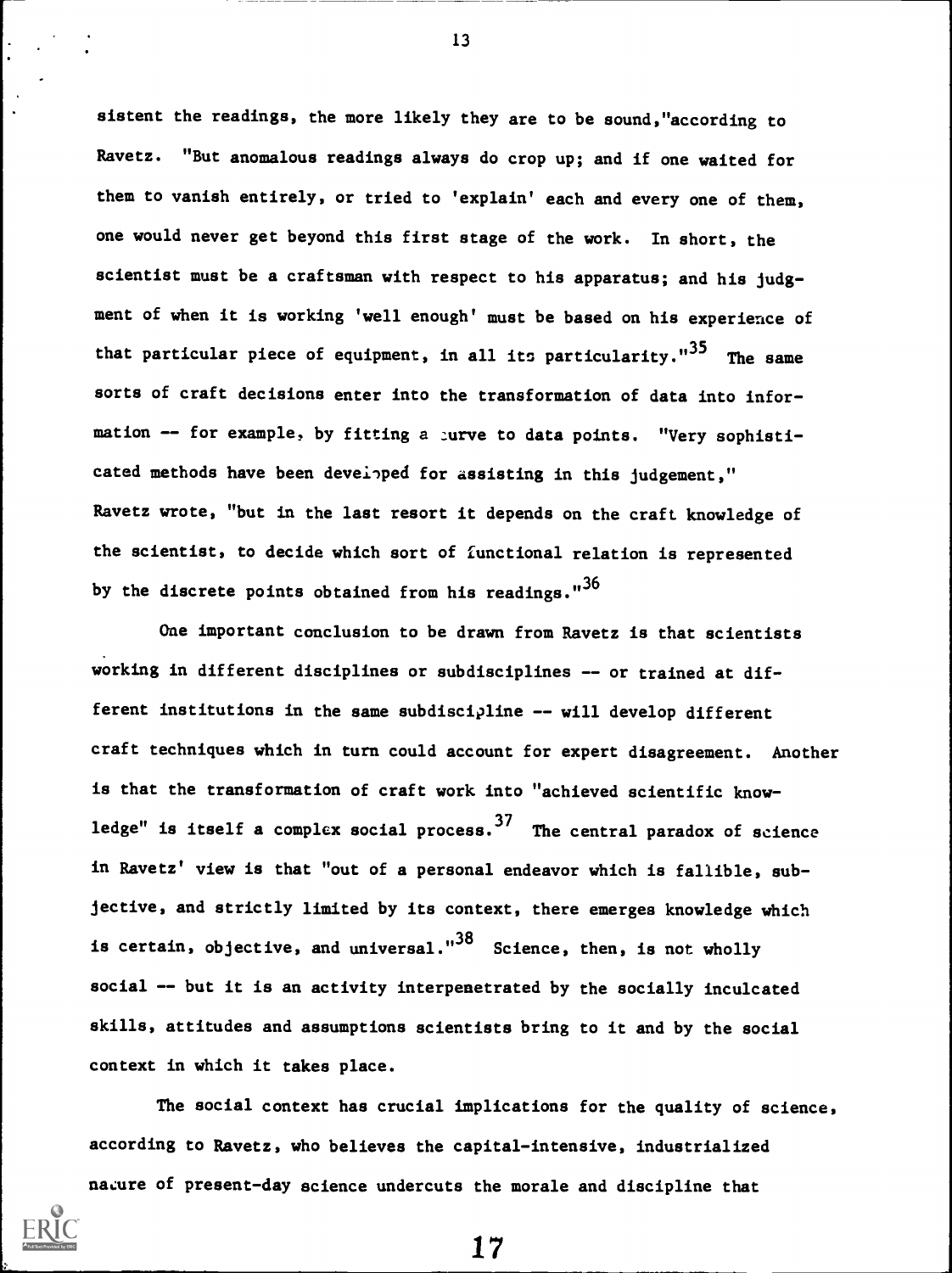helped create the high quality of pre-war science.<sup>39</sup> In line with one of the explanations for expert disagreement offered in the examples in this study, Ravetz believes there is a good deal of "bad science" being done. "Shoddy work exists," he writes, "and in large quantity. References to it can be gleaned from published discussions of the state of particular fields." However, rather than seeing shoddy science as a problem of one or the other side in a scientific controversy, Ravetz sees it as a systemic disease. "... It is a truly pathological symptom of the social condition of industrialized science." $40$  It might be well, in other words, for journalists to look for it on both sides.

Another possible reason for expert disagreement is inadequate information. William Lowrance in his book Of Acceptable Risk has outlined for lay readers how inadequate information introduces uncertainty into many scientific attempts to determine risk. For example, in a dose-response curve the extremes of the curve are imprecise because one is dealing with fewer data points than in the middle of the curve; but it is precisely at one extreme of the curve  $--$  the low-dose, low-response end  $--$  that the crucial risk questions occur. <sup>41</sup> A serious shortcoming in epidemiological studies, again resulting at least party from inadequate information, is their "ineffectiveness in proving that effect results from cause."<sup>42</sup>

Finally, studies in the sociology of science have shown how scientists working within different national, occupational and political contexts support different regulatory outcomes. In their study of the Aldrin/Dieldrin controversy in the United States and Great Britain, for example, Gillespie, Eva and Johnston found the diametrically oppcsed regulatory decisions of the two countries were influenced by "the uncertainty inherent in the relevant scientific field; the application of different scientific standards, motivated by different scientific and social commit-



18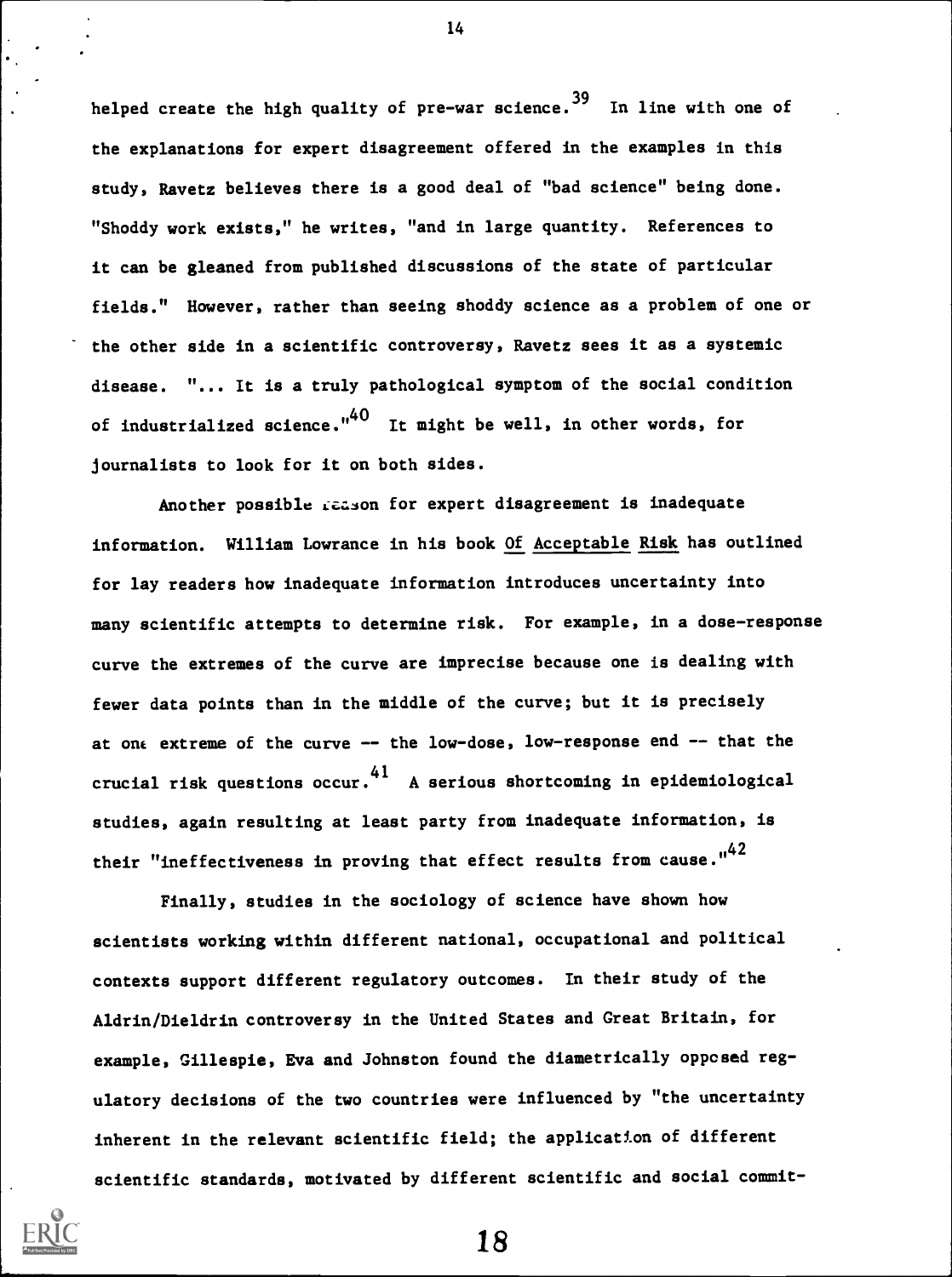ments; and bureaucratic politics of the agencies with responsibility for regulating the pesticides; (and) the way in which standards are defined in particular systems of regulation."<sup>43</sup> Specifically, whereas "U.S. decisionmaking institutions depend upon, and, to some extent, generate conflicts among experts, British institutions tend to rely up. singular sources of expertise. In the A/D case, the result was the availability of an adversarial forum in the U.S., and scientists eager to enter it, whereas in Britain there was neither the forum nor, apparently, the scientists." $44$ While noting that the attempt was made to justify both decisions by re course to science, the authors question any "exclusively scientific justification" for the decisions. The British decision not to ban zhe pesticide is, in effect, a "decision to wait for definite evidence of harm to accumulate (and) is just as much an ethical and political choice as the decision to treat risk determination as a policy issue (the U.S. decision).  $1^{45}$ 

15

#### VI

Several conclusions can be drawn. Perhaps the most important is that work in the philosophy,history and sociology of science provides a conceptual framework for the understanding of expert disagreement that is considerably broader than that shown in national press coverage of the Midland dioxin incident. In that broader framework, expert disagreement can be seen as a normal, expected part of science, arising perhaps because of philosophical uncertainties, perhaps because of the different skills, attitudes and assumptions that scientists bring to their work as social creatures. Inadequate information may be a factor, as may the national, occupational and political contexts in which science interacts with regulatory decisions. In the complex story of dioxin in Midland, each of these is a plausible contributing factor to expert disagreement, yet none was examined in any depth in the examples used in this study.

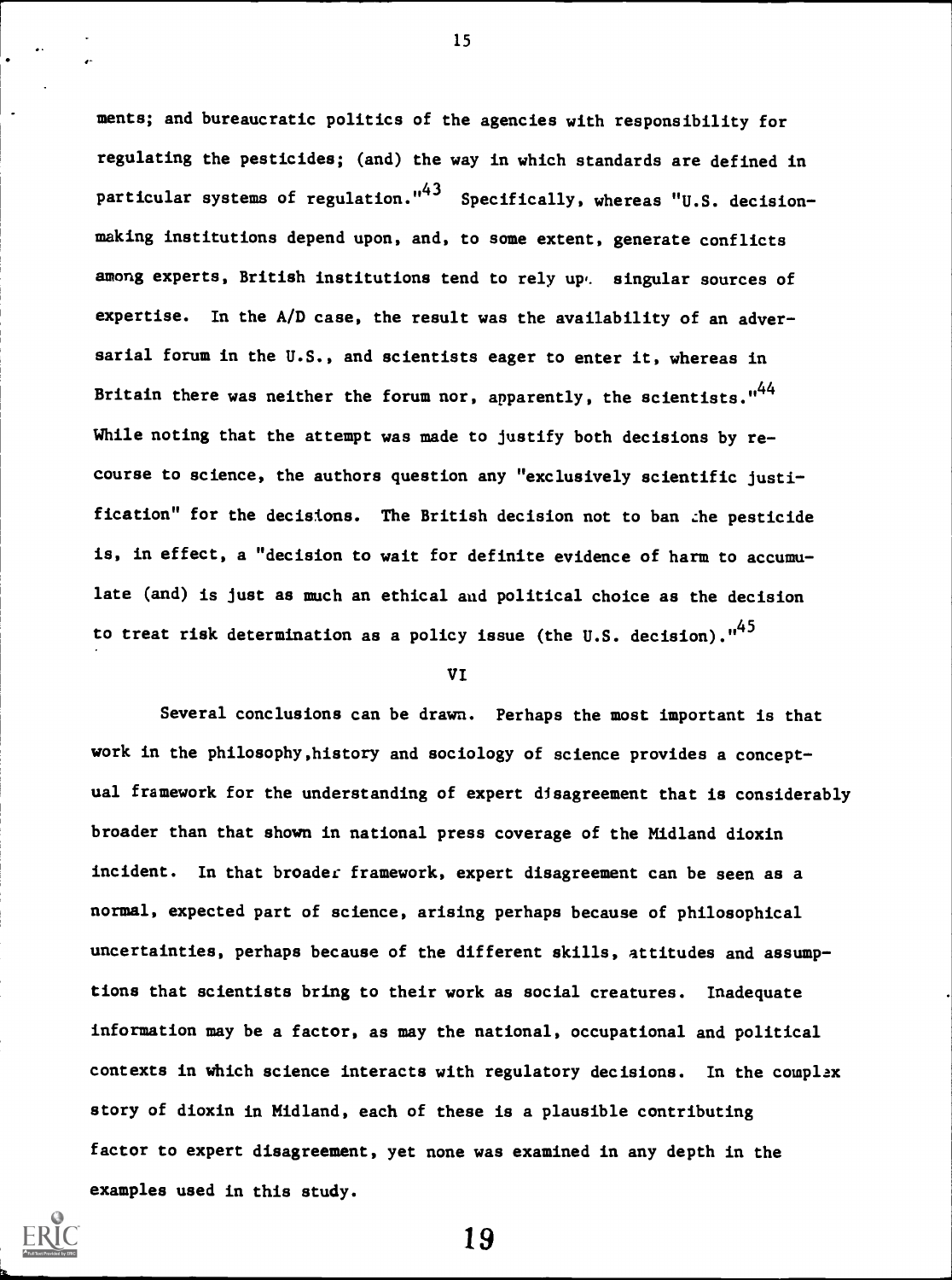Expert disagreement, of course, may indeed arise because of incompetence or the corruption of science -- but the broader framework suggests the possibility of different interpretations. For example, since science inevitably takes place in a social context that influences its outcome, the mere showing by one side that the other operates within a social context becomes relatively unimportant. Whether one takes a corporate paycheck or gets one's money from a federal grant does not, in itself, say anything definitive about the quality of one's science. Similarly, charges that one side or the other represents "good science" or is guilty of "poor science" ought to be evaluated from the dual perspective that a decline in the quality of science seems to be a systemic problem, and that in a clash of paradigms or a difference of craft skills, each side might be likely to regard the other as scientifically less competent.

Likewise, because of the philosophically uncertain and socially derived nature of scientific knowledge, claims by one side or the other to scientific certainty should be dealt with skeptically by the press. The statement that "there is absolutely no evidence of dioxin doing any damage to humans, except something called chloracne" not only is inaccurate with respect to the published literature; it also demonstrates a misunderstanding of the nature of science. This does not mean, however, that any statement is as good as any other scientifically, nor that scientific knowledge as such is meaningless  $-\sim$  only that it is less certain than it often is held to be.

Finally, readers have no hope of untangling the issues of expert disagreement if writers do not clearly delineate what those issues are. Journalists should avoid "neutral" presentations that obscure conflict over expertise and "background" descriptions that gloss over disagreement or create it



16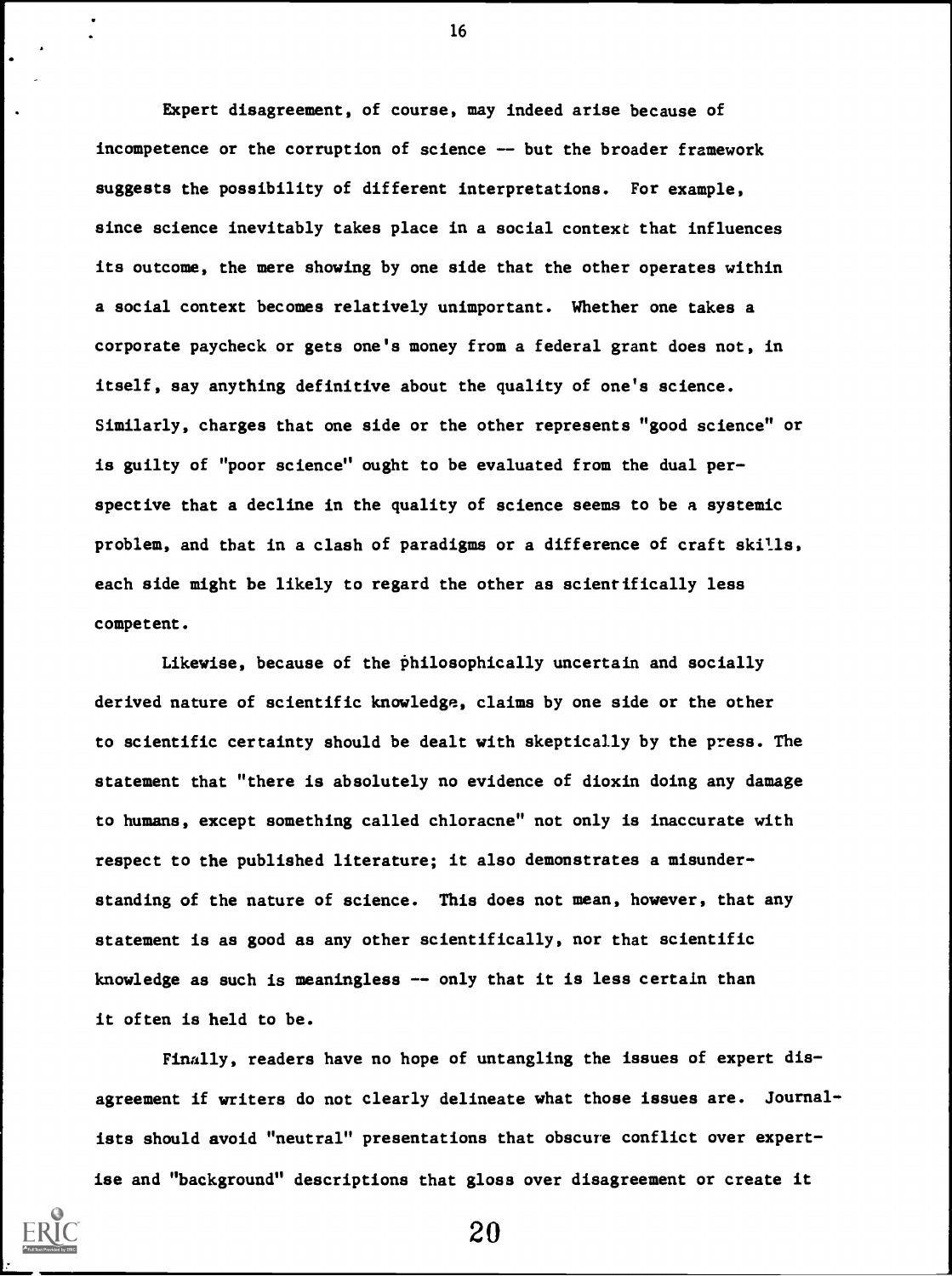where none exists.

It may be, after all, that corruption and incompetence explain the expert disagreement that arose in the Midland dioxin case. It was beyond the scope of this study to make that determination. The author, however, believes this to be highly unlikely. What is more likely, I believe, is that other explanations of expert disagreement were not presented and explored for readers because journalists did not ask the questions that would have disclosed them. Their failure to do so, I believe, stems from a simplistic, good science/bad science conceptual framework -- a framework that may also be shared by their sources in the scientific community. This study demonstrates that the presentation of expert disagreement in the examples studied is consistent with that framework, and briefly outlines a broader approach drawn from the discipline of science and technology studies. Further study might examine whether the factors in the broader approach did indeed play a role in the Midland situation in 1983, and how; and also might extend to other years and to other aspects of the national and international controversy over dioxin.

17

###

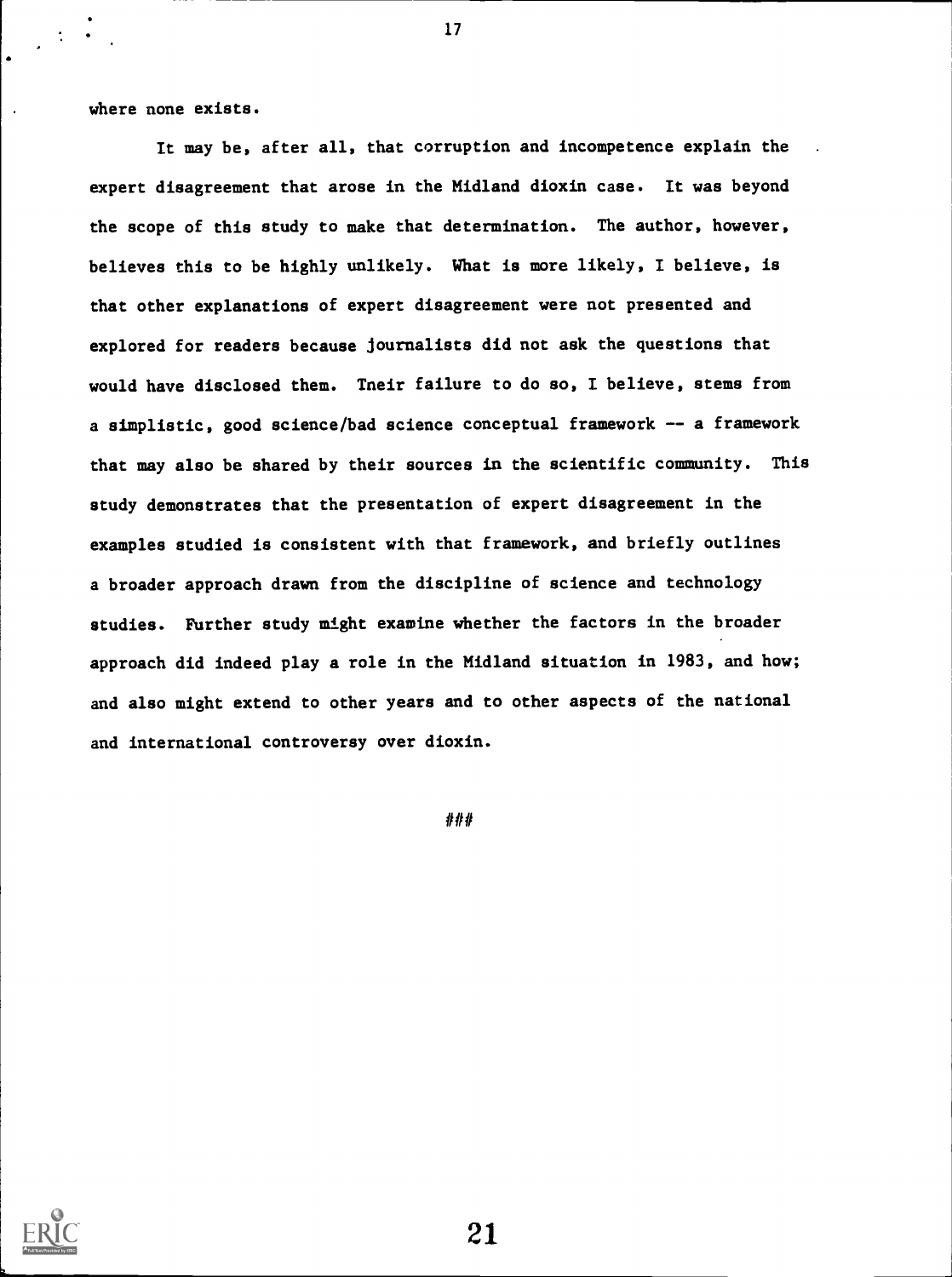NOTES 1. For the sake of brevity, the 2,3,7,8-TCDD isomer will be referred to as "dioxin" or "TCDD." 2. Midland Daily News, June 29, 1978, p. 1. 3. Fred H. Tschirley, "Dioxin," Scientific American, February 1986, pp. 29-35. 4. ibid, p. 29. 5. ibid, p. 33 6. ibid, pp. 33-34. 7. ibid, p. 34. 8. ibid 9. Los Angeles Times, June 17, 1983, p. 16, and May 9, 1983, p. 4. 10. New York Times, April 1, 1983, p. A13. 11. Tschirley, p. 34. 12. Time, May 2, 1983, p. 62. 13. Tschirley, p. 31. 14. Time, May 2, 1983, p. 62. 15. Good Housekeeping, September 1983, p. 273. 16. ibid 17. ibid 18. ibid 19. O. Hutzinger, R.W. Frei, E. Merian and F. Pocchiari, eds, Chlorinated Dioxins and Related Compounds: Impact on Environment. Oxford: Pergamon Press, 1982. 20. U.S. News and World Report, July 4, 1983, p. 56. 21. Tschirley, p. 33. 22. Wall Street Journal, May 31, 1983, p. 26. 23. Audubon, July 1983, p. 14. 24. ibid, p. 19. 25. Fortune, May 30, 1983, p. 84. 26. ibid, p. 85 27. ibid 28. ibid, p. 88. 29. Progressive, June 1983, p. 26. 30. ibid, p. 29. 31. ibid 2,2